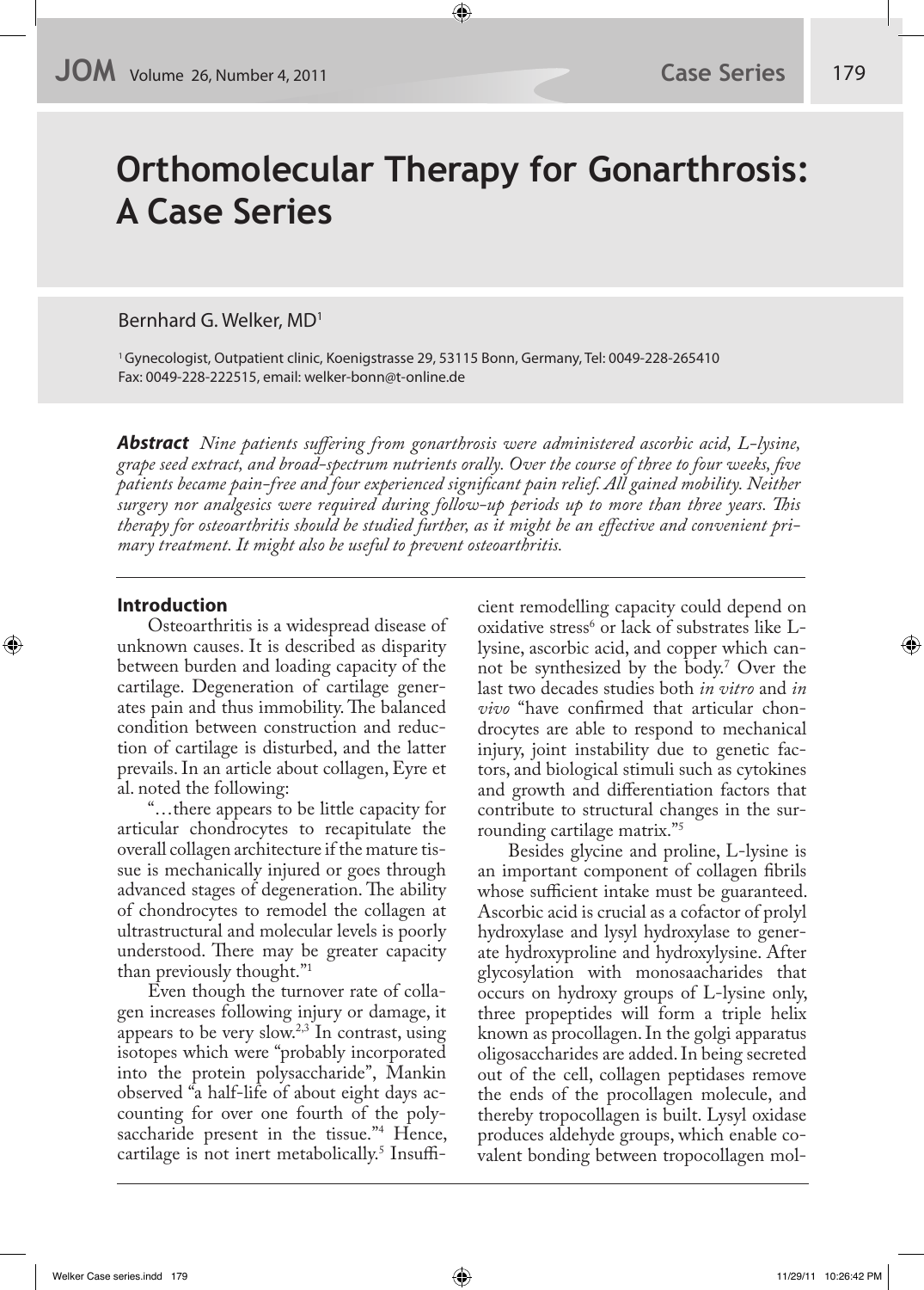ecules resulting in a polymer called collagen fibril.<sup>8</sup> Lysyl oxidase is an extracellular copper enzyme, therefore copper supply should be sufficient.

*In vitro* and animal studies support the idea that the properties of grape seed extract  $(GSE)$  may have beneficial effects on cartilage integrity.<sup>9-12</sup> GSE contains polyphenols such as resveratrol, phenolic acids, oligomeric proanthocyanidins (OPC), and flavonoids. Bioflavonoids and OPC show an initial increase in capillary resistance as they inhibit catecholamine O-methyl transferase resulting in a prolonged action of adrenalin which decreases capillary permeability.13 Nevertheless, blood pressure remains normal and even mild hypertension gets normalized.14 Masquelier's experiments also discovered that OPC, but not bioflavonoids, reduce dehydroascorbic acid to ascorbic acid with glutathione as a cofactor, thus establishing a long term effect on increased capillary resistance by ascorbic acid mediated reconstruction of collagen.

Arthrosis is frequently accompanied by episodes of arthritis leading to exacerbation of cartilage damage. Therefore, GSE's effective antioxidant properties<sup>15,16</sup> and anti-inflammatory qualities, for example by inhibiting histamine release, $17$  are helpful. GSE is well absorbed, $14,18$  plays a role in the prevention of degenerative diseases, $^{19}$  and decreases low-density lipoprotein-cholesterol oxidation and platelet aggregation. Another study showed that catechin treated collagen became resistant to mammalian, but not to bacterial collagenase. It was concluded catechin binds tightly to collagen and modifies its structure sufficiently to make it resistant to enzyme degradation.<sup>20</sup> Altogether, these effects make OPC much more effective compared to bioflavonoids.

## **Methods**

Orthomolecular therapy with L-lysine, ascorbic acid, and GSE (Polyphenolics, Madera, CA) was offered to nine female patients who were suffering from chronic pain due to gonarthrosis (**Table 1**, opposite). Gonarthrosis is a degenerative, non-infectious

disease of the knee joint, of which the arthrosis is morphologically characterized by a progressive loss of cartilage, sclerosis of the subchondral osseous structures, and partial involvement of the synovia.<sup>21</sup> The OPC content of GSE was significant at 94  $\%$ .<sup>22</sup> All patients were treated orthopedically for many years. Their knees did not have any major axial deviations. In addition to these substances a mixture of broad-spectrum nutrients was recommended to guarantee basic nutrient availability. The clinical focus was on pain relief. Pain levels were recorded before and during treatment using a 4-point Likert-type scale ranging from no or almost no pain (denoted as "0") to severe pain (denoted as "3").

## **Results**

Significant pain relief was observed in four cases and five cases became pain-free (**Table 2**, p. 182; sign test, p<0.05). No analgesics were needed and mobility improved in all cases.

After a few months of therapy four patients lowered their daily doses of L-lysine and Case #7 took L-lysine (2 g) from the beginning and no GSE. Two of these became pain-free and three experienced pain relief. The only one patient who did not take GSE did not become pain-free. All painfree patients took 4-8 g (mean 6.4 g) ascorbic acid; those who still had little pain were taking 2-6 g (mean 4.0 g). It is concluded that for complete and lasting pain relief 4-6 g of ascorbic acid is advisable combined with GSE and a sufficient amount of L-lysine  $(0.3-2.5 \text{ g})$ .

Knee prosthesis was recommended to Case #1 in August, 2008. Following explanations of biochemical pathways she decided to attempt orthomolecular treatment. In January 2009, she ordered another prescription. Consulting in March she reported running out of her medication and realized just a couple of weeks later that her pain had relapsed. She continued taking her medication and reduced L-lysine some months later to 500 mg, staying pain-free with just little discomfort during winter, and of course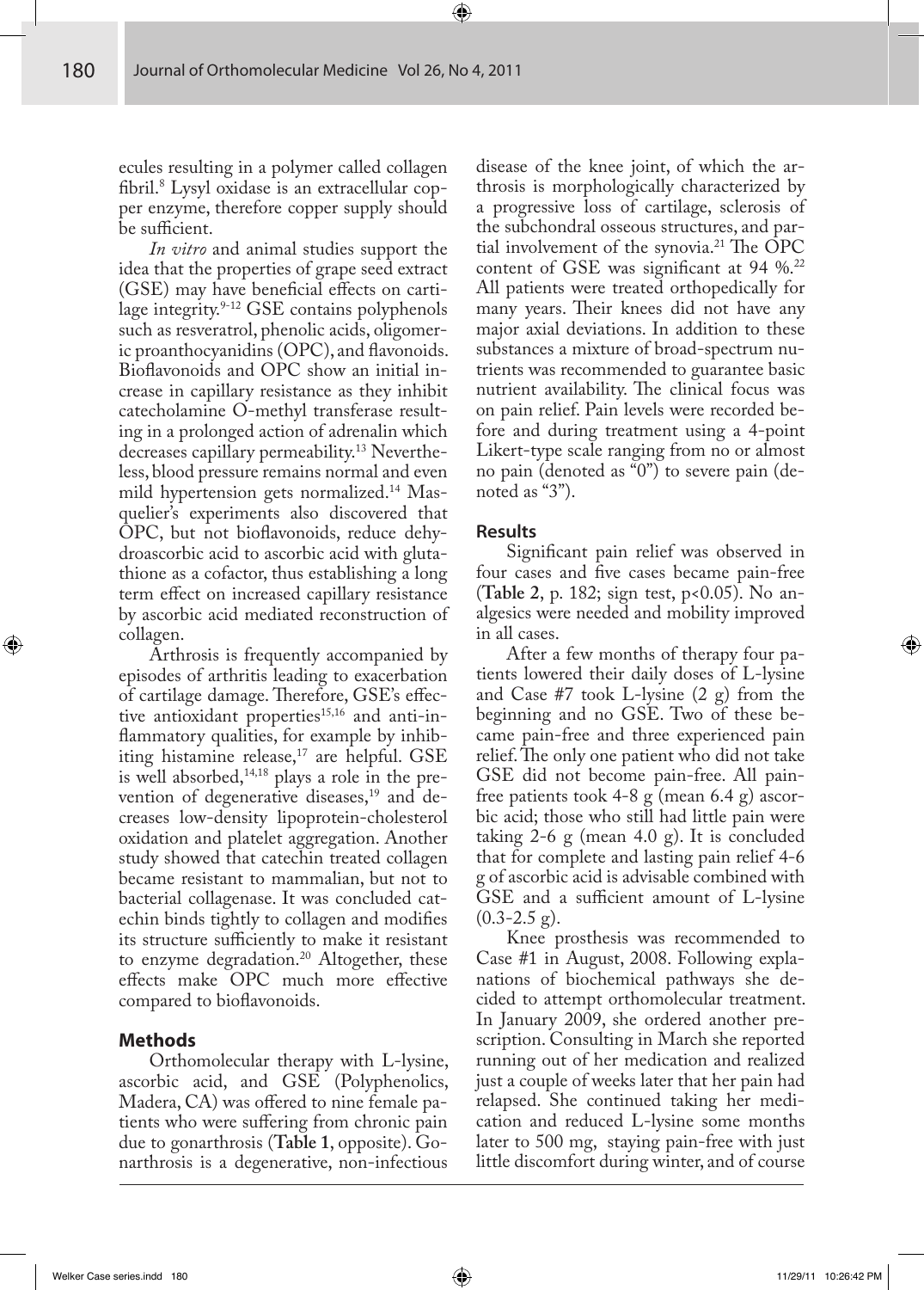| <b>Nutrient</b>                                                                                                                                                                                                                                                                                                                                                                                                    | <b>Dosage</b>                                                                                                                                                                                                                                                                                                                                                                                |
|--------------------------------------------------------------------------------------------------------------------------------------------------------------------------------------------------------------------------------------------------------------------------------------------------------------------------------------------------------------------------------------------------------------------|----------------------------------------------------------------------------------------------------------------------------------------------------------------------------------------------------------------------------------------------------------------------------------------------------------------------------------------------------------------------------------------------|
| Ascorbic acid<br><b>GSE</b><br>L-lysine<br>Vitamin A<br>Vitamin $B_1$<br>Vitamin $B_2$<br>Vitamin $B_3$<br>Vitamin $B_6$<br>Vitamin $B_{12}$<br>Vitamin $D_3$<br><b>Vitamin E</b><br><b>Folic Acid</b><br>Chromium<br>Copper<br>Magnesium<br>Molybdenum<br>Selenium<br><b>Zinc</b><br>Beta-carotene<br>Lutein<br>Lycopene<br>L-arginine<br>L-carnitine<br>L-cysteine<br>L-proline<br><b>Biotin</b><br>Coenzyme Q10 | $6-8q$<br>500 mg<br>2,500 mg<br>500 IU<br>1.0 <sub>mg</sub><br>1.2 <sub>mg</sub><br>$12 \, mg$<br>1.2 <sub>mg</sub><br>$3 \mu g$<br>$5 \mu g$<br>34 mg<br>0.4 <sub>mg</sub><br>$60 \mu g$<br>1.0 <sub>mg</sub><br>200 mg<br>$80 \mu g$<br>$33 \mu g$<br>8 mg<br>$0.167$ mg<br>1.3 <sub>mg</sub><br>1.3 <sub>mg</sub><br>250 mg<br>50 mg<br>30 mg<br>375 mg<br>$70 \mu g$<br>10 <sub>mg</sub> |
|                                                                                                                                                                                                                                                                                                                                                                                                                    |                                                                                                                                                                                                                                                                                                                                                                                              |

**Table 1.** Nutrients and prescribed daily doses (Ascorbic acid, GSE, L-lysine, arginine, carnitine, cysteine, and proline were taken orally in twice daily divided doses; all other substances once daily)

without prosthesis.

Case #5 experienced little improvement in December 2009, taking less than 2 g of ascorbic acid. After increasing the dose to 8 g she became pain-free. In June, 2010, she could lower the dose of L-lysine to 500 mg without relapse of pain.

Besides arthrosis, Case #9 had arthroscopic surgery two times to repair the menisci of her right knee. She was pain-free after one month of therapy and lowered her daily L-lysine and GSE from 500 to 300 mg, respectively, but continued taking 4 g ascorbic acid and the other nutrients.

#### **Discussion**

Mobility itself leads to an improvement of cartilage metabolism.23 Even if many microbiological pathways are not well understood, the relief of pain correlates to a remodelling and thickening of the cartilage layer, to improvements of cartilage quality, to diminished inflammation, or to a combination of these. Cartilage thickness could be measured by radiography or magnetic resonance tomography which was not done because these patients recovered and there was no need for extended diagnostic procedures. Furthermore, radiography would not explain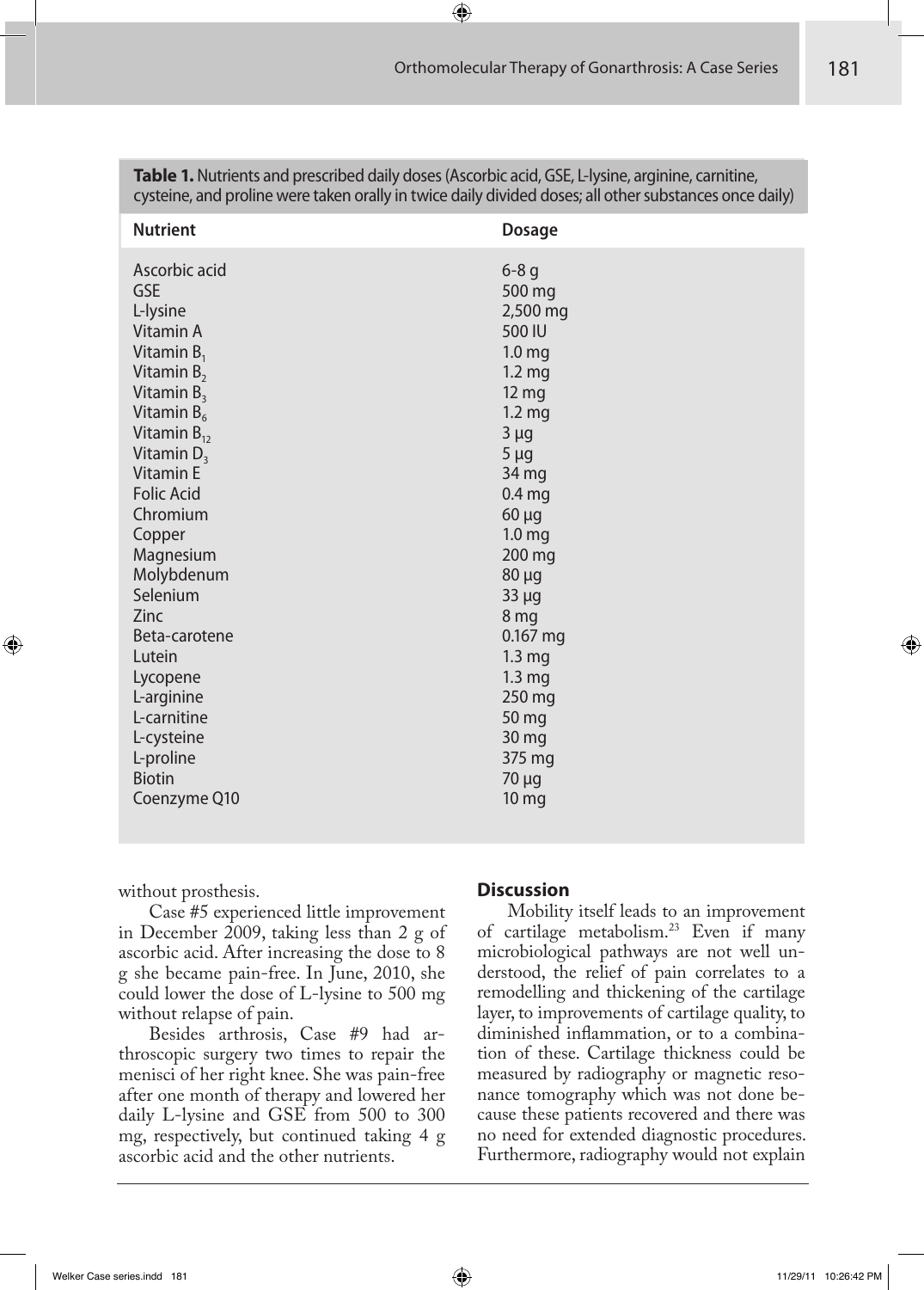| Case                                              | Age                                                | <b>Score</b><br><b>Before</b><br><b>Treatment</b> | Score<br>After 3-4<br><b>Weeks of</b><br><b>Treatment</b> | Ascorbic (g)*<br><b>Acid</b>         | L-lysine( $g$ )*                                            | $GSE(g)^*$                                                       |
|---------------------------------------------------|----------------------------------------------------|---------------------------------------------------|-----------------------------------------------------------|--------------------------------------|-------------------------------------------------------------|------------------------------------------------------------------|
| 2<br>3<br>$\overline{4}$<br>5<br>6<br>7<br>8<br>9 | 64<br>75<br>57<br>60<br>75<br>87<br>43<br>66<br>70 | 3<br>3<br>$\overline{2}$                          | 0<br>0                                                    | 8<br>6<br>6<br>8<br>4<br>4<br>6<br>4 | 2.5<br>1.0<br>2.5<br>2.5<br>0.5<br>0.5<br>2.0<br>2.5<br>0.3 | 0.5<br>0.5<br>0.5<br>0.5<br>0.5<br>0.5<br>$\Omega$<br>0.5<br>0.3 |

**Table 2.** Pain levels before and after therapy (0: No or almost no pain, 1: little pain, 2: moderate pain, 3: severe pain)

\*Long-term daily dosages patients have remained on to sustain their improvements

the underlying microbiological mechanisms.

The daily demand for L-lysine in healthy people is estimated to be 30 mg/kg bodyweight<sup>24</sup> (i.e. 2.1 g/70 kg). The demand in arthritic disease is unknown even though it is a major substrate for collagen production. This study suggests that supplemental L-lysine has therapeutic effects. Cartilage is supplied with nutrients by the synovial fluid under anaerobic conditions. Ascorbic acid concentration in synovial fluid and in blood plasma is at comparable levels.<sup>25</sup> As seen among the present cases, raising the dose of ascorbic acid improved the results (case #5), and those taking less ascorbic acid did not get pain-free completely. This indicates the importance of the dose of ascorbic acid, which suggests that higher synovial fluid concentrations are more therapeutic.

Prior to this study, such fast recoveries of osteoarthritis could not be observed in patients who only took ascorbic acid for other reasons. Adding GSE enhanced the efficacy by augmenting anti-inflammatory and antioxidative mechanisms. As Case #7 demonstrated, GSE might be necessary to achieve painlessness; without GSE and despite suf ficient ascorbic acid intake, pain relief was

not complete.

In order to elucidate which nutrient contributes to pain relief, they could be prescribed consecutively. This data suggests that the combination of ascorbic acid, L-lysine, and GSE yields the best achievable results.

#### **Conclusion**

The cause of primary osteoarthritis is not unknown. It is an imbalance between mechanical forces that have the potential to damage cartilage and the collagen remodelling capacity of the chondrocytes. As arthrosis progresses with age, even if just minor physical burdens are present, chondrocyte function seems to be crucial. The present study proves that it is possible to ease and to resolve gonarthrotic pain by means of nutrients in appropriate doses which assist chondrocytes' ability to maintain cartilage integrity. These findings are in accordance with what we know about biochemical mechanisms in osteoarthritis. Additional studies are warranted to confirm these preliminary results.

## **Statement of Informed Consent**

Verbal consent was obtained from all patients for publication of this report. All